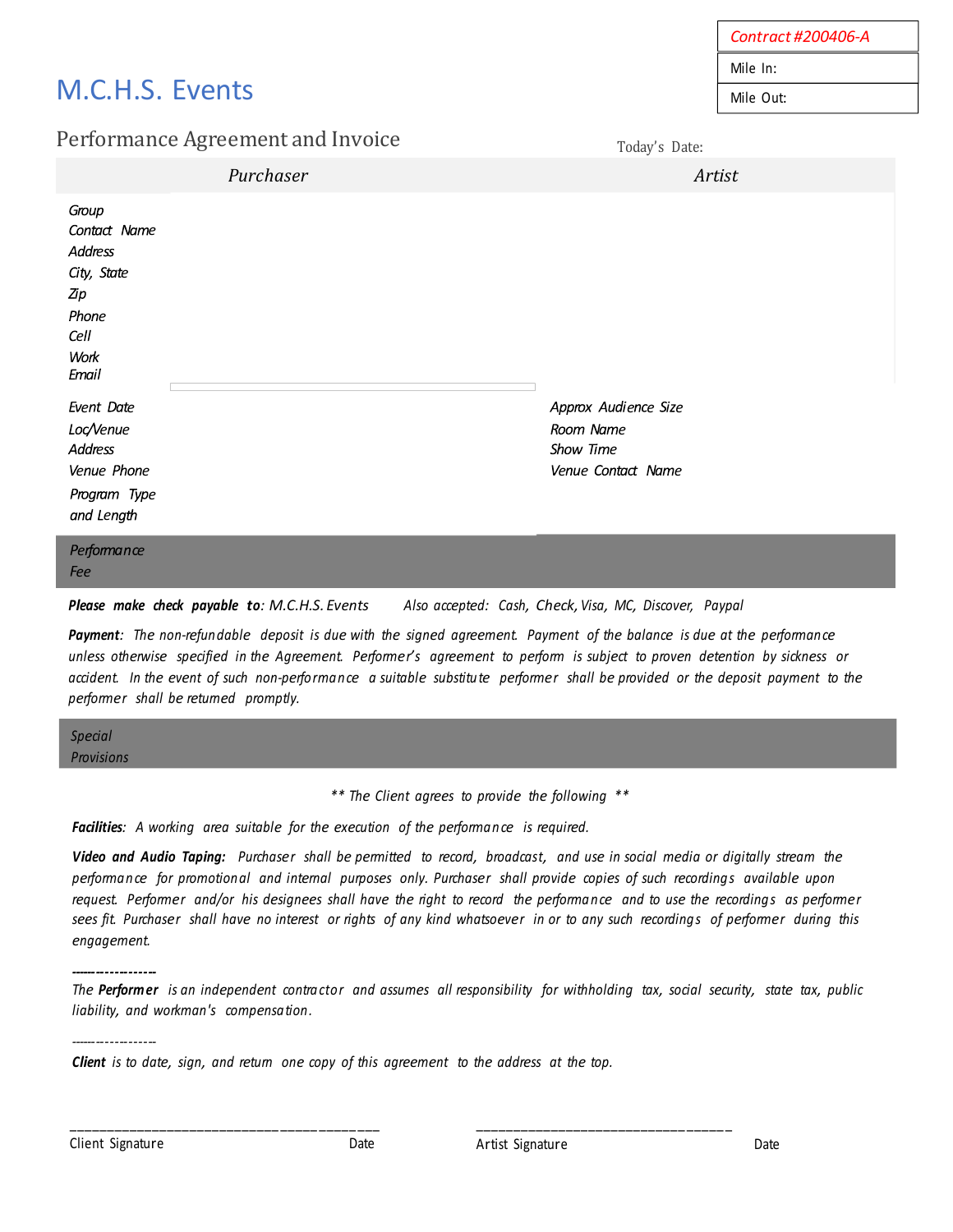# Audio Visual Requirements

## **Audio Visual and Room Set-up**

**Lighting:** General stage wash. Just about everything happens center stage. If the program takes place in a banquet room general lighting will be fine. Call for details or questions.

**Sound:** Depending on the size of your group a sound system may be required. You can provide this or I can provide a sound system with wireless mic. Your group can use it for announcements or awards before the performance to keep it easy for you. Please call for details.

**Electrical:** Two (2) electrical outlets near the performance space and out of the traffic pattern will be required.

**Stage:** For audiences over 75 people, a raised platform of at least 8' x 12' in size with stairs for audience access will make it easier for everyone to see (prefer 12' x 16'). Place the front row within 5' of the stage. It you have a large group set up chairs with a center aisle. If other speakers are using a podium or lectern please place it off to one side so that there is room to walk in front of it.

**Performance Area Positioning.** If the room is rectangular, position the "stage" in the middle of the long side of the rectangle (the 50 yard line). In that position, as opposed to one end of the room, almost all of the tables in the room are much closer to the stage.

#### **Recommended room set up**

40-45 minutes of undisturbed time is required to set up. It can be done in a shorter time if needed, please call with questions.

### **SUCCESSFUL SHOW REQUIREMENTS:**

**SHOW TIME: After dessert has been served and all service has concluded.** Service staff can easily block the view of the program and make it difficult for your audience members to enjoy the opening moments.

**The Audience Must Be Seated.** People standing, talking, or drinking can quickly change a captive environment into a struggle for the performer to try and hold their attention. There are ways to overcome these problems, but a normal interactive act may not survive the disruptions. An alternative approach to entertainment may be required.

**Close the Bar During the Show.** If people get up during the program to get a drink, it sends a psychological message to everyone in the room that they are no longer interested in the show

**Avoid Obstructions to Viewing theProgram.** Columns, walls, large table decorations, or a large buffet table between the audience and the stage, block the view of the program. If they can't see, they will talk, and be unable to enjoy the program.